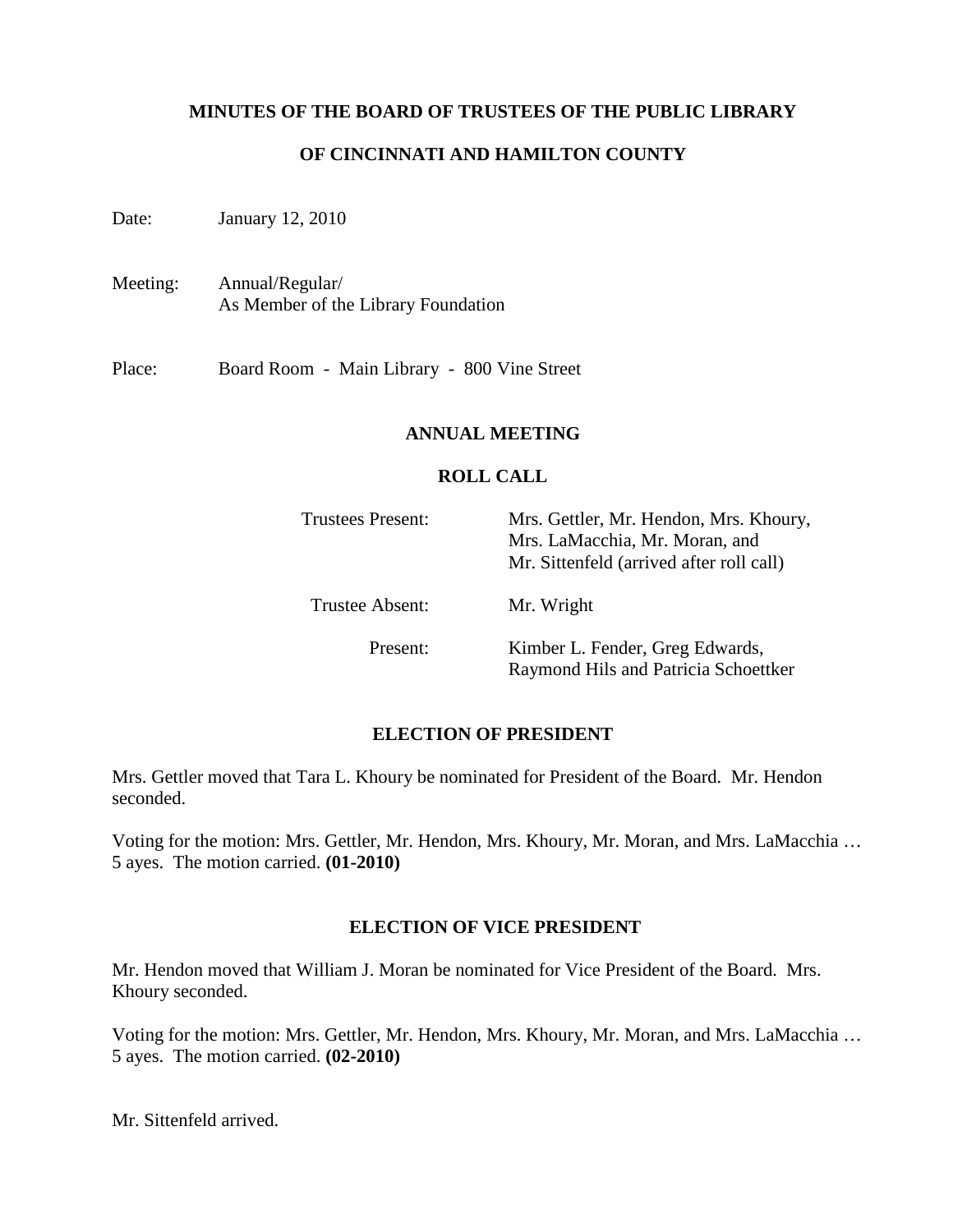## **ELECTION OF SECRETARY**

Mr. Moran moved that Robert G. Hendon be nominated for Secretary of the Board. Mrs. Khoury seconded.

Voting for the motion: Mrs. Gettler, Mr. Hendon, Mrs. Khoury, Mr. Moran, Mr. Sittenfeld and Mrs. LaMacchia … 6 ayes. The motion carried. **(03-2010)** 

# **LIBRARY SERVICES AND ADMINISTRATION COMMITTEE REPORT**

Mrs. Khoury reported that the Library Services and Administration Committee met on January 7, 2010. Committee chair Tara L. Khoury, William J. Moran and Kim Fender were in attendance. She presented Committee recommendations that the Board:

1. appoint and set 2010 salaries for the positions of Fiscal Officer and Executive Director as follows:

Fiscal Officer – Patricia Schoettker at an annual salary of \$135,334.

Executive Director – Kimber Fender at an annual salary of \$166,592.

Mrs. Khoury noted that the new salaries include the 2.3% merit increase that can be earned by any eligible staff and that, at their request, neither Ms. Schoettker nor Ms. Fender received a salary increase in 2009.

2. appoint Molly DeFosse, Fiscal Services Manager, as Deputy Fiscal Officer.

Mrs. Khoury moved that the Board approve the recommendations of the Library Services and Administration Committee. Mr. Moran seconded.

Voting for the motion: Mrs. Gettler, Mr. Hendon, Mrs. Khoury, Mr. Moran, Mr. Sittenfeld and Mrs. LaMacchia … 6 ayes. The motion carried. **(04-2010)** 

The Annual Meeting was then adjourned.

# **REGULAR MEETING**

# **ROLL CALL**

| <b>Trustees Present:</b> | Mrs. Gettler, Mr. Hendon, Mrs. Khoury,<br>Mrs. LaMacchia, Mr. Moran, and Mr. Sittenfeld |
|--------------------------|-----------------------------------------------------------------------------------------|
| Trustee Absent:          | Mr. Wright                                                                              |
| Present:                 | Kimber L. Fender, Greg Edwards,<br>Raymond Hils and Patricia Schoettker                 |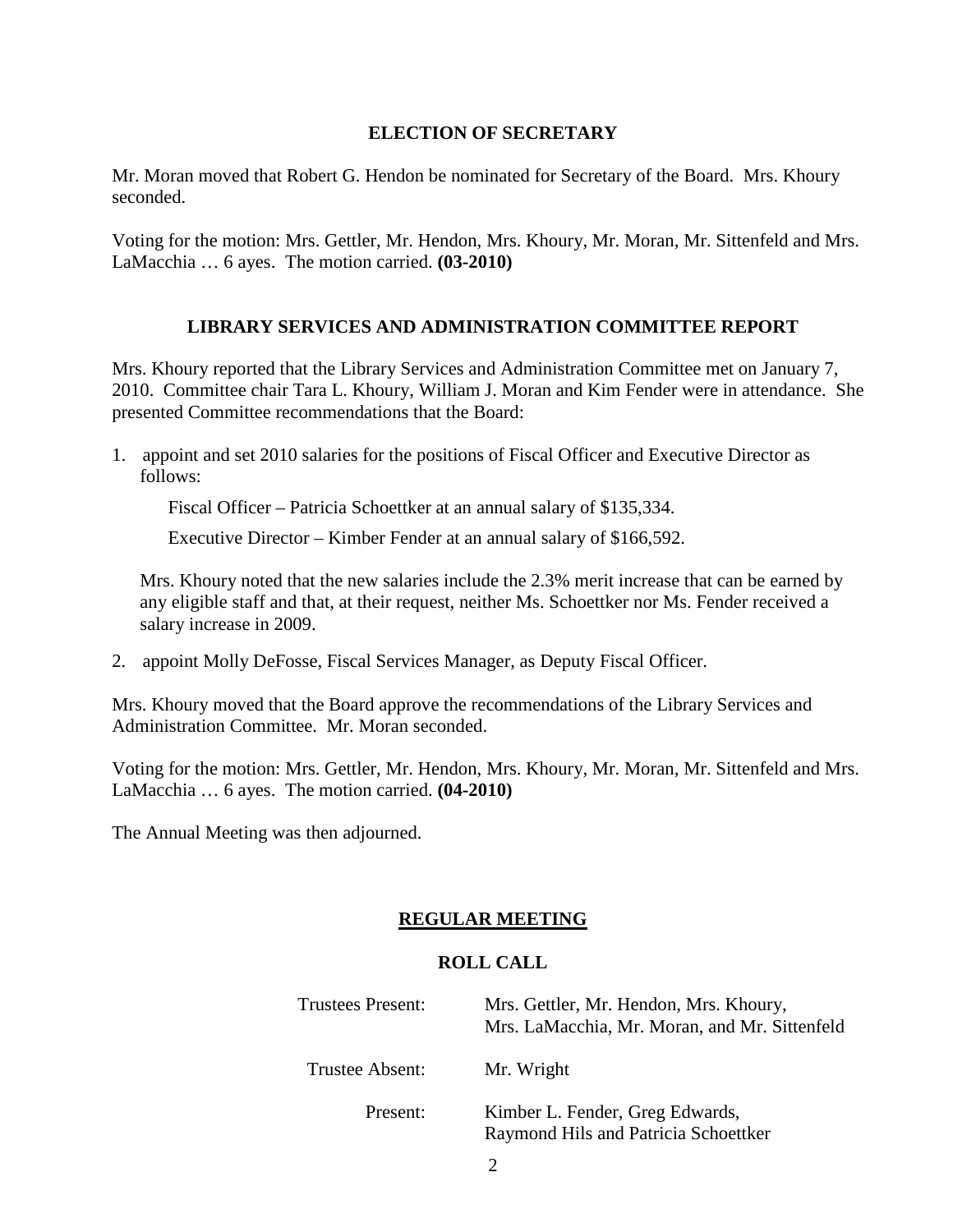## **MOMENT OF SILENCE IN MEMORY OF JOSEPH S. STERN, JR.**

Mr. Khoury asked for a moment of silence in memory of Mr. Stern.

#### **PUBLIC COMMENTS**

None.

## **MINUTES OF THE REGULAR MEETING HELD DECEMBER 8, 2009**

Mr. Moran moved that the Minutes of the Regular Meeting held December 8, 2009 be approved as submitted. Mr. Hendon seconded.

Voting for the motion: Mrs. Gettler, Mr. Hendon, Mrs. Khoury, Mr. Moran, Mr. Sittenfeld and Mrs. LaMacchia … 6 ayes. The motion carried. **(05-2010)** 

## **COMMITTEE ASSIGNMENTS FOR 2010**

Mrs. Khoury presented the members and Chair of each Committee for 2010.

**Community and Public Relations**  Paul G. Sittenfeld, Chairman Deliann A. Gettler Elizabeth H. LaMacchia

#### **Development**

Deliann A. Gettler, Chairman Paul G. Sittenfeld Ross A. Wright

**Facilities**  Robert G. Hendon, Chairman William J. Moran Ross A. Wright

**Finance and Audit**  William J. Moran, Chairman Robert G. Hendon Paul G. Sittenfeld

**Legislative Affairs and Law**  Ross A. Wright, Chairman Deliann A. Gettler Elizabeth H. LaMacchia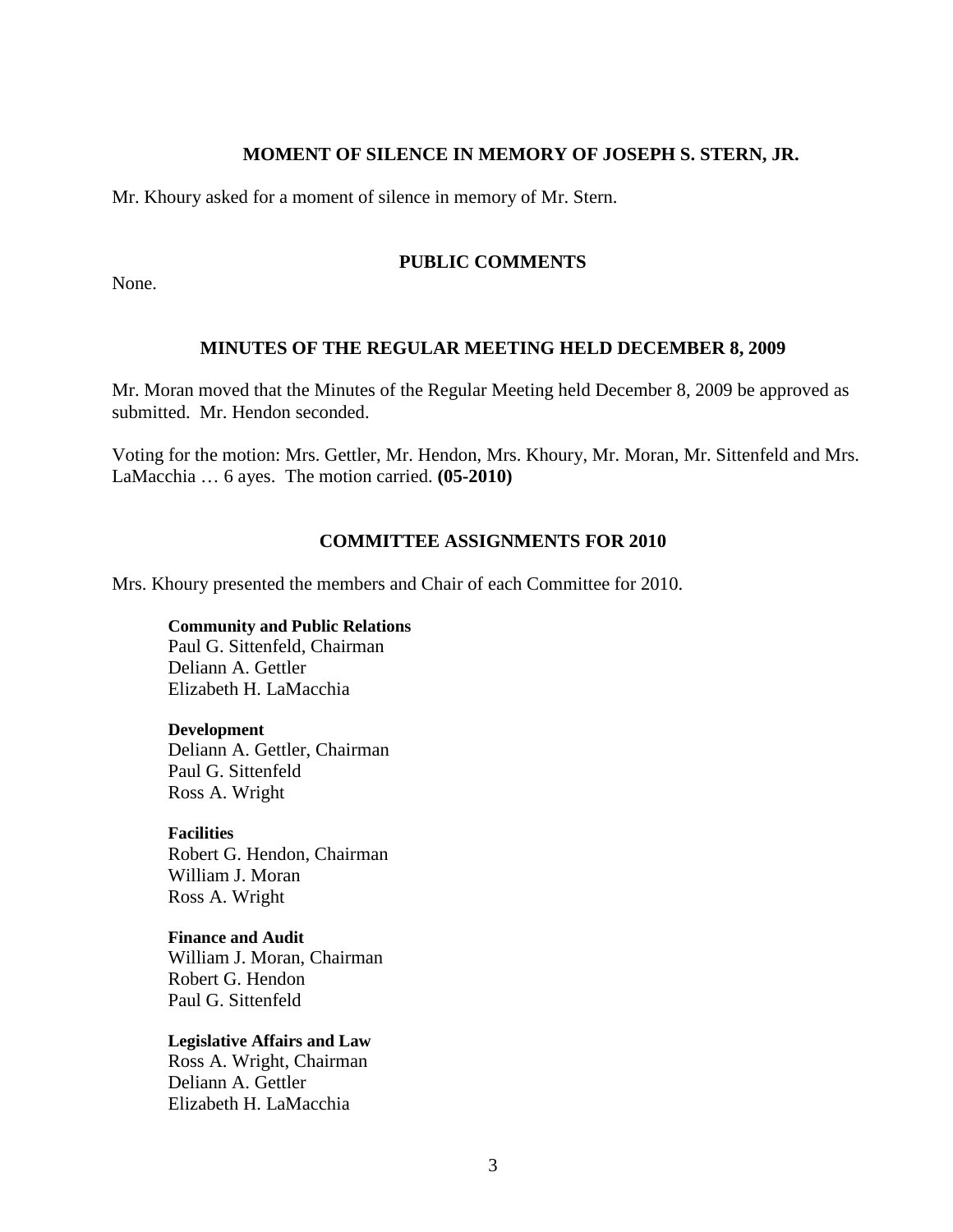**Library Services and Administration**  Elizabeth H. LaMacchia, Chairman Robert G. Hendon William J. Moran

Mr. Moran moved that the Committee assignments be approved as submitted. Mrs. LaMacchia seconded.

Voting for the motion: Mrs. Gettler, Mr. Hendon, Mrs. Khoury, Mr. Moran, Mr. Sittenfeld and Mrs. LaMacchia … 6 ayes. The motion carried. **(06-2010)** 

# **EXECUTIVE DIRECTOR'S REPORT**

# 2009: A Year of Firsts!

Ms. Fender presented *Highlights 2009 A Year of Firsts* and reported those highlights to the Board, including the Library's first successful operating levy, the growing demand for Library services, new service initiatives and national rankings and recognition.

She reminded the Board of her plan to develop a new strategic plan for the Library in 2010 and described several pending projects and initiatives, including Fifty-five +, a new web site for our customers aged 55 and older, increased offerings in digital books, expansion of the successful Playaway pilot, expansion of Featured Book of the Month to include titles for teens and children and technology upgrades at branch libraries with Gates grant funding.

She thanked the Board and the community for their support of the levy and thanked the Library staff for their hard work in the past year.

Mrs. Gettler asked that Highlights 2009 be distributed to City and County officials and levy supporters.

Ms. Fender went on to report that:

Virtual Library Usage

• use of the Library's Virtual Library, an online collection of content digitized by Library staff, continues to rise. In 2009, filtered hits were 1,810,700, a 120% increase over 2008.

# America's Most Literate Cities

in the most recent edition of America's Most Literate Cities, Cincinnati ranked  $9<sup>th</sup>$  overall while our Library ranked 5<sup>th</sup>.

The report was received and filed.

# **LIBRARY SERVICES AND ADMINISTRATION COMMITTEE REPORTS**

# **LIBRARY SERVICES**

Mrs. LaMacchia introduced Jenny Gomien, manager of the Clifton Branch.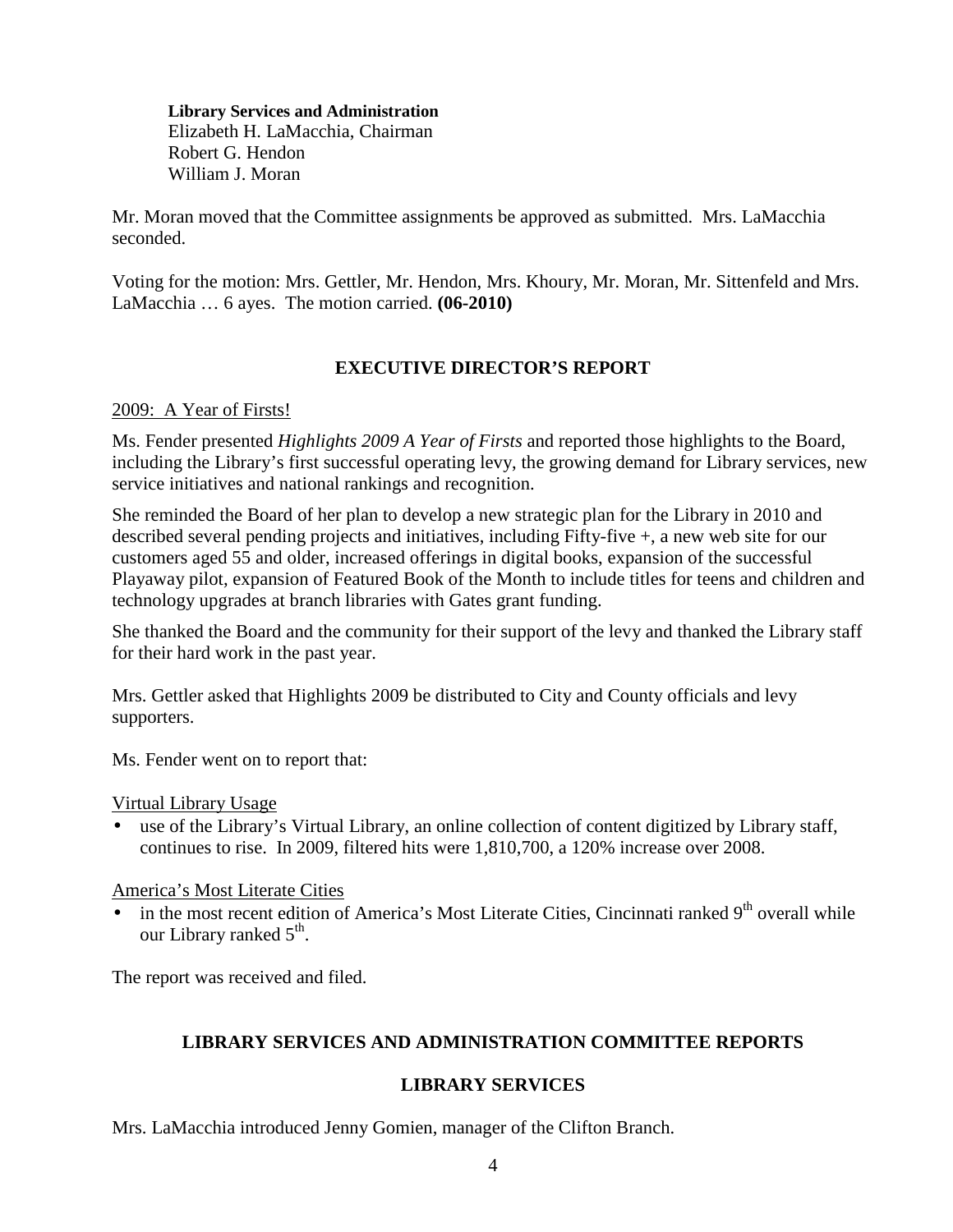# Clifton Branch

Jenny Gomien reported that the importance of the Clifton Branch in the Clifton community is evidenced by both usage and monetary donations. Despite being one of the smallest branches in the system, Clifton ranks  $15<sup>th</sup>$  in overall circulation and has the highest circulation per square foot. Through the generosity of a private donor in 2003, the Clifton Branch was expanded in size and that same donor has funded Sunday hours at the branch since 2006.

# Mrs. LaMacchia reported that:

# *Fifty-Five+* Website

• *Fifty-Five*+, a new website section designed for customers 55 years and older, will be introduced on the Library's website in late January. *Fifty-Five+* will include resource recommendations and will highlight the Library's large print collection and related programs and services.

# Screen Casts

• three screen casts (brief video clips that walk the viewer step-by-step through a process) are available on the Library's web site: *Creating a Gmail Account*, *Using Your Library Account*, and *Using Google Docs*. More screen casts are under development.

# Self-Checks

• sixteen additional branches will receive self-checks in 2010. Self-service devices allow customers to checkout or renew material and pay fines without need for staff intervention. Once installed, 27 branches and the Main Library with have self-checks.

# Tax Assistance at the Main Library

• free public tax assistance will be offered by AARP and VITA at the Main Library beginning January 29. AARP (American Association for Retired Persons) offers free tax assistance to taxpayers age 50 and over. VITA (Volunteer Income Tax Assistance) offers free tax service to taxpayers with income below \$40,000 per year who file using the 1040-EZ or 1040-A forms.

Mrs. Gettler questioned if providing these services creates any liability for the Library under new federal legislation for tax preparation.

# VictorReader Stream – LSTA Grant

• a VictorReader Stream is an ultra-compact unit that fits in the palm of the hand and allows a blind or visually impaired user to download books. The award of an LSTA grant will allow the Library to purchase 30 readers at a reduced cost and make them available to visually impaired Library users for book clubs and through the Outreach Services Department.

# 2010 Library Services Initiatives

Mr. Edwards presented six Library Services initiatives for 2010: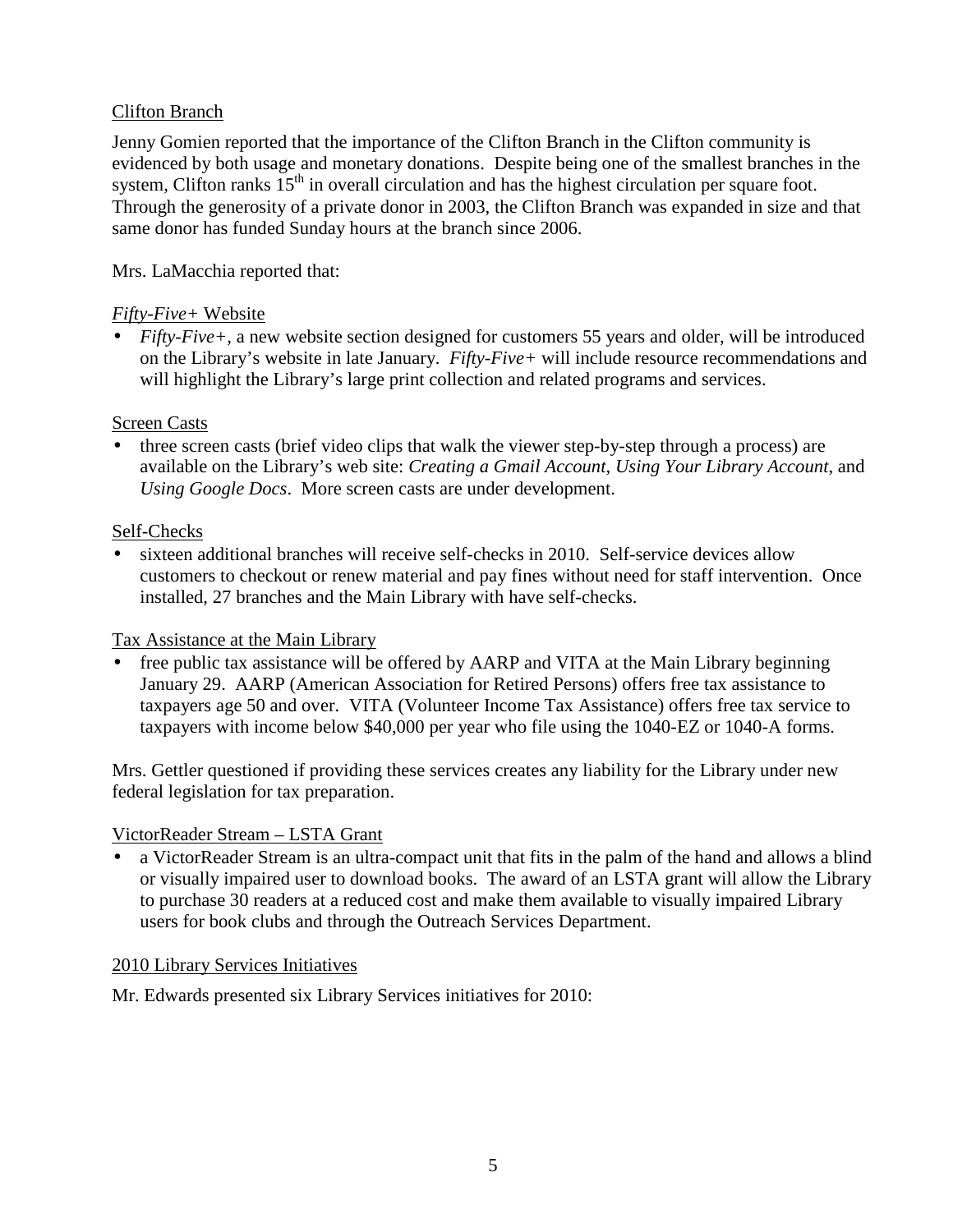- Develop a Sustained Library Card Campaign
- Expand Homework Assistance to More Locations
- Develop a Digital Initiative
- Create a Mobile Web Site
- Redesign the Library's Online Program Calendar
- Implement Playaways

#### Programs and Exhibits of Note

Mrs. LaMacchia reported the following programs and exhibits of note:

- *On The Same Page 2010* For the ninth year of the program and to encourage intergenerational reading and discussion, the On the Same Page Selection Committee chose one title for both adults and teens - *The Hunger Games* by Suzanne Collins. On The Same Page begins February 1, with book discussions and related programming throughout February and March, and concludes with Hunger Games Day at the Main Library on March 20.
- *Dr. Martin Luther King, Jr. Day Celebrations* on January 18 in the Children's Learning Center and various branches*.*
- *Petroleum Free In One Year with Doug Fine* on February 6 at the Main Library.
- A World to Explore: Sketches, Journals, and Letters of Travels Here and Abroad an exhibit of rare materials from the Library's travel collection on display in the Main Library's Cincinnati Room from January 30 through March 31.

#### Library Usage

Mrs. LaMacchia:

- reported that circulation grew by 4.8% in 2009, bringing total circulation for the year to 16,372,499. She noted other annual highlights of library usage.
- presented the top circulating items and statistical reports for the month of December 2009.

## **ADMINISTRATION**

#### Personnel Changes

Mrs. LaMacchia recommended that the Board approve the following personnel changes effective through through January 9, 2010:

| <b>ACTION</b> | <b>AGENCY</b>                  | <b>POSITION TITLE</b>                  | <b>FTE</b>        | <b>EMPLOYEE NAME</b>      | <b>EFFECTIVE</b><br><b>DATE</b> |
|---------------|--------------------------------|----------------------------------------|-------------------|---------------------------|---------------------------------|
| Retirement    | Green Township                 | <b>Branch Manager III</b>              |                   | 1.00 Connatser, Sarah P.  | 12/31/09                        |
| Promotion     | Literacy & Homework<br>Support | LSA II                                 |                   | 1.00 Armour, Keith        | 12/27/09                        |
| Promotion     | Westwood                       | LSA I                                  | 1.00              | Imholte, Stephanie        | 12/13/09                        |
| Promotion     | Literacy & Homework<br>Support | Literacy & Homework<br>Support Manager |                   | 1.00 Scahill, Kathleen A. | 11/29/09                        |
| Promotion     | <b>Computer Services</b>       | <b>PC</b> Specialist                   | 1.00 <sub>1</sub> | Weitz, Benjamin R.        | 12/27/09                        |
| Appointment   | Harrison                       | <b>Student Shelver</b>                 | 0.30              | Alexander, Rachel M.      | 11/29/09                        |
| Appointment   | Green Township                 | <b>Student Shelver</b>                 | 0.30              | Buchert, Carrie E.        | 12/13/09                        |
| Appointment   | Mariemont                      | LSA I                                  |                   | 0.50 Hershner, Claudia C. | 12/27/09                        |
| Appointment   | <b>Circulation Services</b>    | LSA I                                  | 0.50              | Jenkins, Natalie          | 12/13/09                        |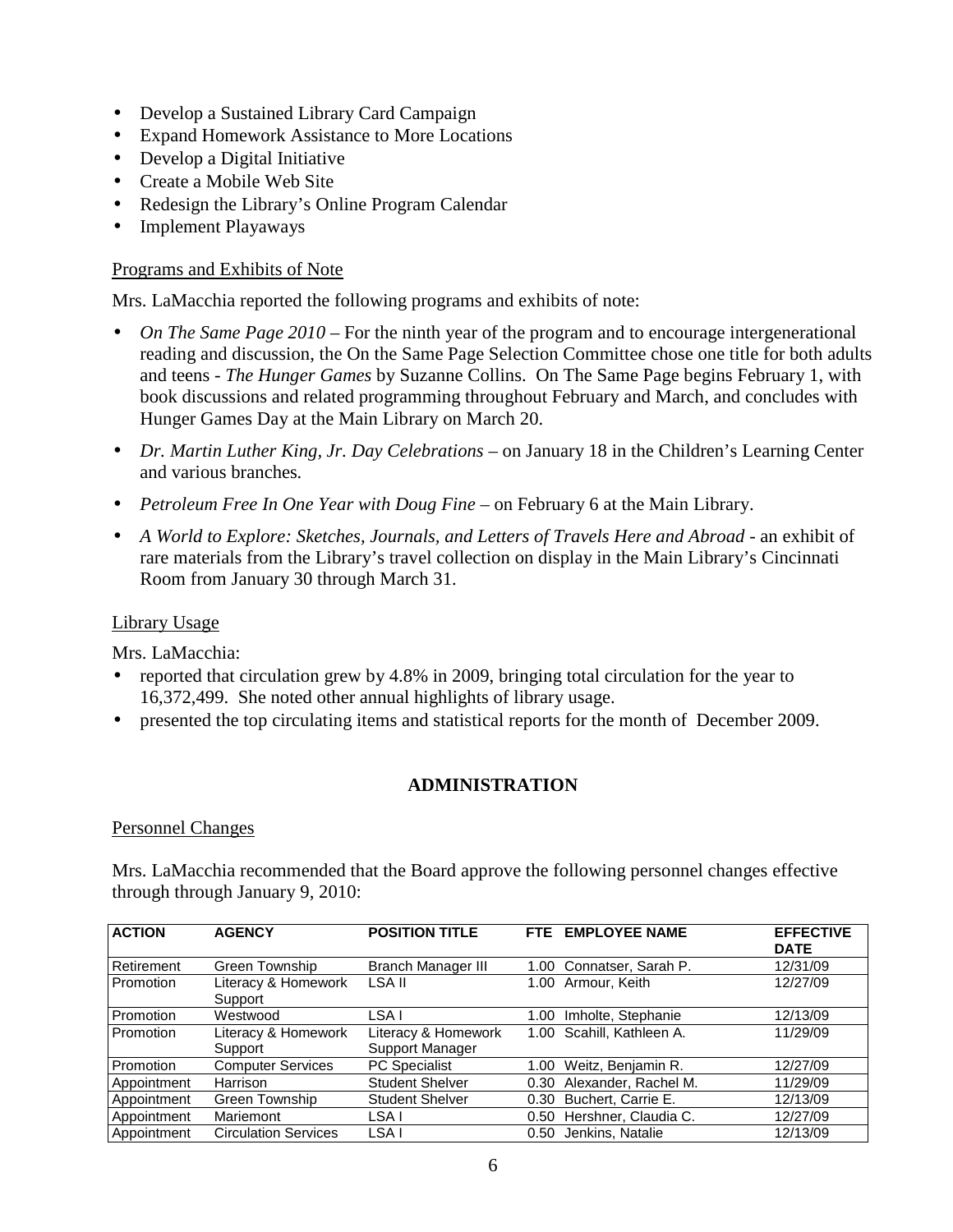| <b>ACTION</b> | <b>AGENCY</b>               | <b>POSITION TITLE</b>             | FTE. | <b>EMPLOYEE NAME</b>         | <b>EFFECTIVE</b><br><b>DATE</b> |
|---------------|-----------------------------|-----------------------------------|------|------------------------------|---------------------------------|
| Appointment   | Elmwood Place               | LSA I                             | 0.50 | Kanis, Michelle L.           | 11/29/09                        |
| Appointment   | <b>Circulation Services</b> | LSA I                             | 0.50 | Seeger, Vanessa              | 12/27/09                        |
| Appointment   | <b>Circulation Services</b> | LSA I                             | 0.50 | Strauss-De Groote, Jeanne G. | 12/13/09                        |
| Appointment   | Groesbeck                   | <b>Student Shelver</b>            | 0.30 | Totten, Lindsey E.           | 12/27/09                        |
| Change        | Wyoming                     | LSA I                             | 0.50 | Blye, Starlyne C.            | 11/29/09                        |
| Change        | <b>Circulation Services</b> | Circulation Team<br>Leader - Days | 1.00 | Kelsch, Nicole M.            | 12/13/09                        |
| Change        | Popular Library             | Shelver                           | 0.50 | Osborn, Jodi L.              | 12/27/09                        |
| Change        | <b>Materials Retrieval</b>  | Page                              | 1.00 | Schmitt, Julie R.            | 12/27/09                        |
| Change        | Anderson                    | LSA I                             | 0.60 | Stouffer, Jeanett M.         | 12/27/09                        |
| Departure     | <b>Materials Retrieval</b>  | Page                              | 0.50 | Banatwala, Maya L.           | 12/30/09                        |
| Departure     | Mariemont                   | LSA I                             | 0.50 | Dold, Gail A.                | 12/30/09                        |
| Departure     | Harrison                    | <b>Student Shelver</b>            | 0.30 | Evans, Sarah M.              | 12/29/09                        |
| Departure     | Hyde Park                   | Student Shelver                   | 0.25 | Hershner, Caroline N.        | 01/02/10                        |
| Departure     | <b>Monfort Heights</b>      | LSA I                             | 1.00 | Iles, Philip T.              | 12/15/09                        |
| Departure     | Human Resources             | <b>HR Representative</b>          | 0.50 | Jones, Jennifer L.           | 12/12/09                        |
| Departure     | Popular Library             | LSA II                            | 1.00 | Owen, Katherine J.           | 12/26/09                        |
| Departure     | Madeira                     | LSA I                             | 0.60 | Pogue, Sarah A.              | 12/15/09                        |
| Departure     | <b>Public Relations</b>     | <b>Graphic Artist</b>             | 1.00 | Scherer Megan E.             | 12/22/09                        |

#### Revision to Bereavement Leave Policy

Mrs. LaMacchia presented a request to revise the Bereavement Leave Policy to eliminate the need for the Executive Director to approve attendance at Memorial Services, delegating that responsibility to the employee's supervisor. The revised policy, effective January 12, 2010:

#### **Bereavement Leave Policy**

In the event of death of a parent, stepparent, legal guardian, or other person serving in lieu of a parent; current spouse; child, stepchild, ward; sibling or stepsibling; grandparent; grandchild; current parentin-law, brother/sister-in-law, son/daughter-in-law; or person living in their home time off with pay will be granted as following.

Full-time employees are granted a maximum of 24 hours of leave.

Part-time employees are granted a maximum of 12 hours of leave.

In the event of death of a first cousin, uncle, aunt, great grandparent, great grandchild, niece or nephew time off with pay will be granted as following.

Full-time employees are granted a maximum of 8 hours of leave.

Part-time employees are granted a maximum of 4 hours of leave.

#### **Memorial Services**

In event of the death of a staff member, a retiree or a close relative of a staff member, a full and parttime employees may be granted a maximum of 3 hours to attend the funeral.

Agency schedules must be covered, and permission must be granted by the staff member's supervisor.

Employees who wish more time off than is provided by this policy for a covered relative may request to use sick leave, vacation or holiday time (whichever they wish to use) to cover the necessary absence.

Effective: January 12, 2010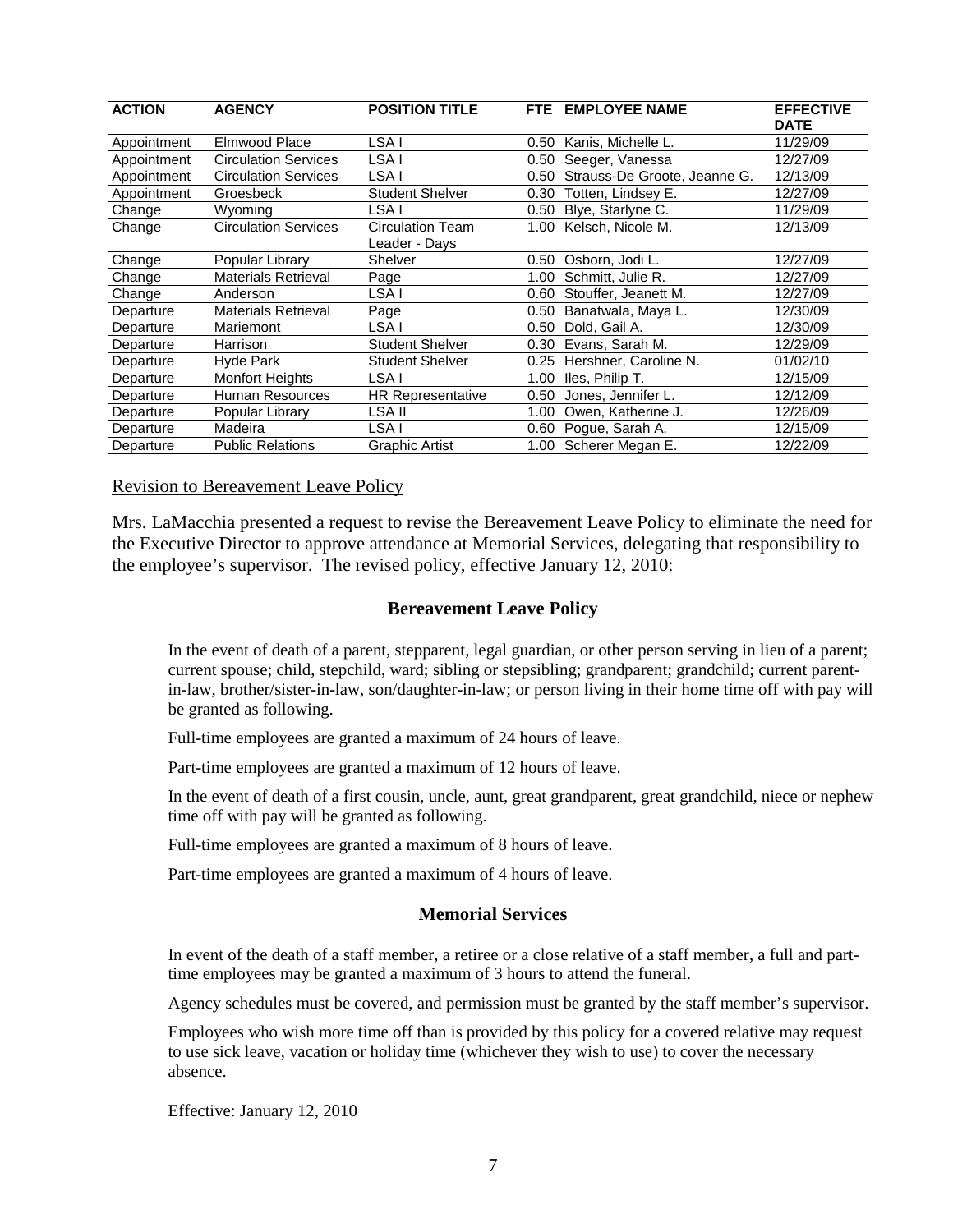Mr. Sittenfeld moved that the Board approve the Library Services and Administration Committee report as submitted, including approval of the LSTA Grant, personnel changes and revision of the Bereavement Leave Policy. Mr. Moran seconded.

Voting for the motion: Mrs. Gettler, Mr. Hendon, Mrs. Khoury, Mr. Moran, Mr. Sittenfeld and Mrs. LaMacchia … 6 ayes. The motion carried. **(07-2010)** 

# **FISCAL OFFICER'S REPORT**

# 2009 in Summary

Ms. Schoettker presented the following comparison of 2008 and 2009 income, disbursements and balances, for all funds – General Fund, special revenue, capital and permanent (trust):

| <b>Beginning Balance</b>                                                            |                     | 2008<br>29,501,797.69                          | 2009<br>27,853,743.59                              |
|-------------------------------------------------------------------------------------|---------------------|------------------------------------------------|----------------------------------------------------|
| Public Library Fund<br>Other income                                                 | <b>Total Income</b> | 47,527,769.60<br>7,426,649.70<br>54,954,419.30 | 39,066,948.53<br>3,564,325.78<br>42,631,274.31     |
|                                                                                     | Expenditure         | (56,602,473.40)                                | (54, 486, 830.22)                                  |
| <b>Ending Balance</b>                                                               |                     | 27,853,743.59                                  | 15,998,187.68                                      |
| Year-end encumbrances<br>Trust fund principal<br>General Fund operating contingency |                     |                                                | (1,735,833.15)<br>(6,712,939.00)<br>(1,500,000.00) |
| Available Balance                                                                   |                     |                                                | 6,049,415.53                                       |

- The 2009 Public Library Fund distribution was \$39,066,948.53 slightly more than the July estimate but almost \$8.5 million less than one year ago.
- Other income dropped also significantly, most notably donations and investment earnings.
- We began the year with a cash balance of \$27.8 million; we ended with \$16 million meaning we spent \$11.8 million more than we received.
- Despite overspending our income, in 2009 we spent \$2.2 million less than in 2008.
- To balance the General Fund in December, an additional \$2.3 million was transferred from the Building and Repair Fund. For the year in total, \$4.8 million was transferred from the Building & Repair, St. Bernard and Reading capital funds for operating expenses.
- In addition to this transfer of capital funds, another \$3.3 million in operating expenses that normally would have been paid in the General Fund was paid from special revenue and gift funds.
- Just over half of the \$6 million available balance is in the Building and Repair Fund; the remainder is restricted special revenue and permanent (trust) funds.

# 2010 Public Library Fund

Ms. Schoettker reported that the December estimate for the 2010 PLF distribution is \$36,383,880.38.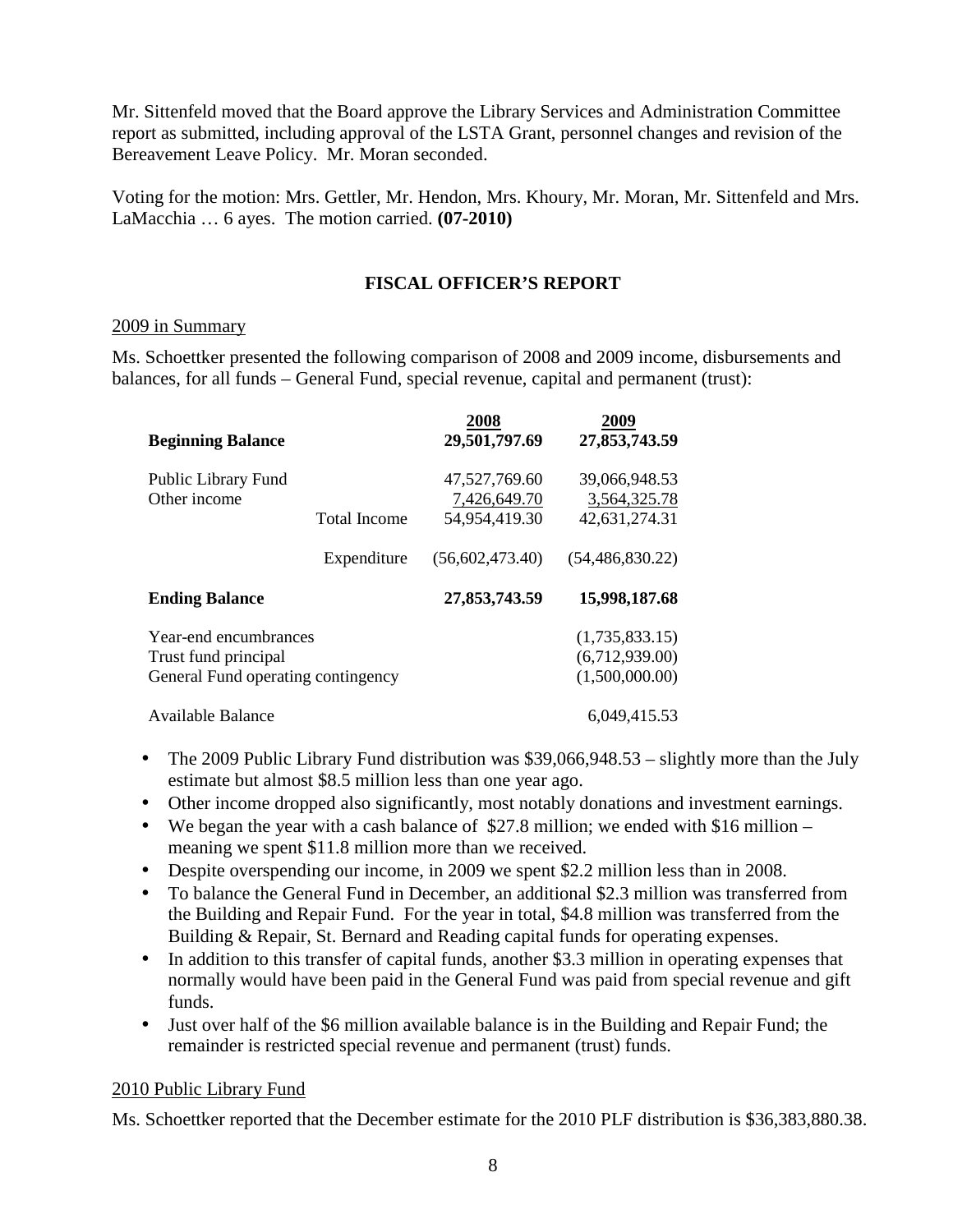Ms. Schoettker presented:

Monthly Financial Report

• the monthly financial report for the period ending December 31, 2009.

# Investment Report

• the investment report for the period ending December 31, 2009.

Mrs. LaMacchia moved that the Board approve the Fiscal Officer's Report including the financial and investment report as submitted. Mr. Hendon seconded.

Voting for the motion: Mrs. Gettler, Mr. Hendon, Mrs. Khoury, Mr. Moran (except pass on investment report), Mr. Sittenfeld and Mrs. LaMacchia … 6 ayes. The motion carried. **(08-2010)** 

# **FINANCE AND AUDIT COMMITTEE REPORTS**

# Annual Appropriation Resolution and Estimated Resources for Fiscal 2010

Mr. Moran presented a recommendation for the 2010 Estimated Resources and Annual Appropriation Resolution for 2010.

The Ohio Department of Taxation has estimated Hamilton County PLF receipts at \$36,383,880 and we expect annual property tax levy receipts of  $$20,034,854 - a$  total of \$56,418,734. There is no prior-year unencumbered balance this year, but with anticipated internal library income of \$2,856,266, our operating contingency of \$1.5 million and a temporary advance of \$2 million from the Building and Repair Fund, total General Fund available funding *–* old, new and borrowed – is **\$62,775,000**.

The recommended General Fund appropriation is **\$58,675,000**, distributed by account as follows. This includes a \$2.5 million transfer for capital improvements, plus the return of the \$2 million advance.

| 2010 GENERAL FUND APPROPRIATION |                 |
|---------------------------------|-----------------|
| <b>Salaries</b>                 | \$27,479,017.00 |
| <b>Retirement Benefits</b>      | 3,847,061.00    |
| <b>Insurance Benefits</b>       | 4,834,722.00    |
| Supplies                        | 960,000.00      |
| Purchased & Contracted Services | 7,658,400.00    |
| Library Materials & Information | 8,010,000.00    |
| Capital Outlay                  | 824,230.00      |
| Other Objects                   | 561,570.00      |
| <b>Other Financing Uses</b>     |                 |
| Advance Back                    | 2,000,000.00    |
| Transfer (Capital)              | 2,500,000.00    |
| <b>TOTAL APPROPRIATION</b>      | \$58,675,000.00 |

# **2010 GENERAL FUND APPROPRIATION**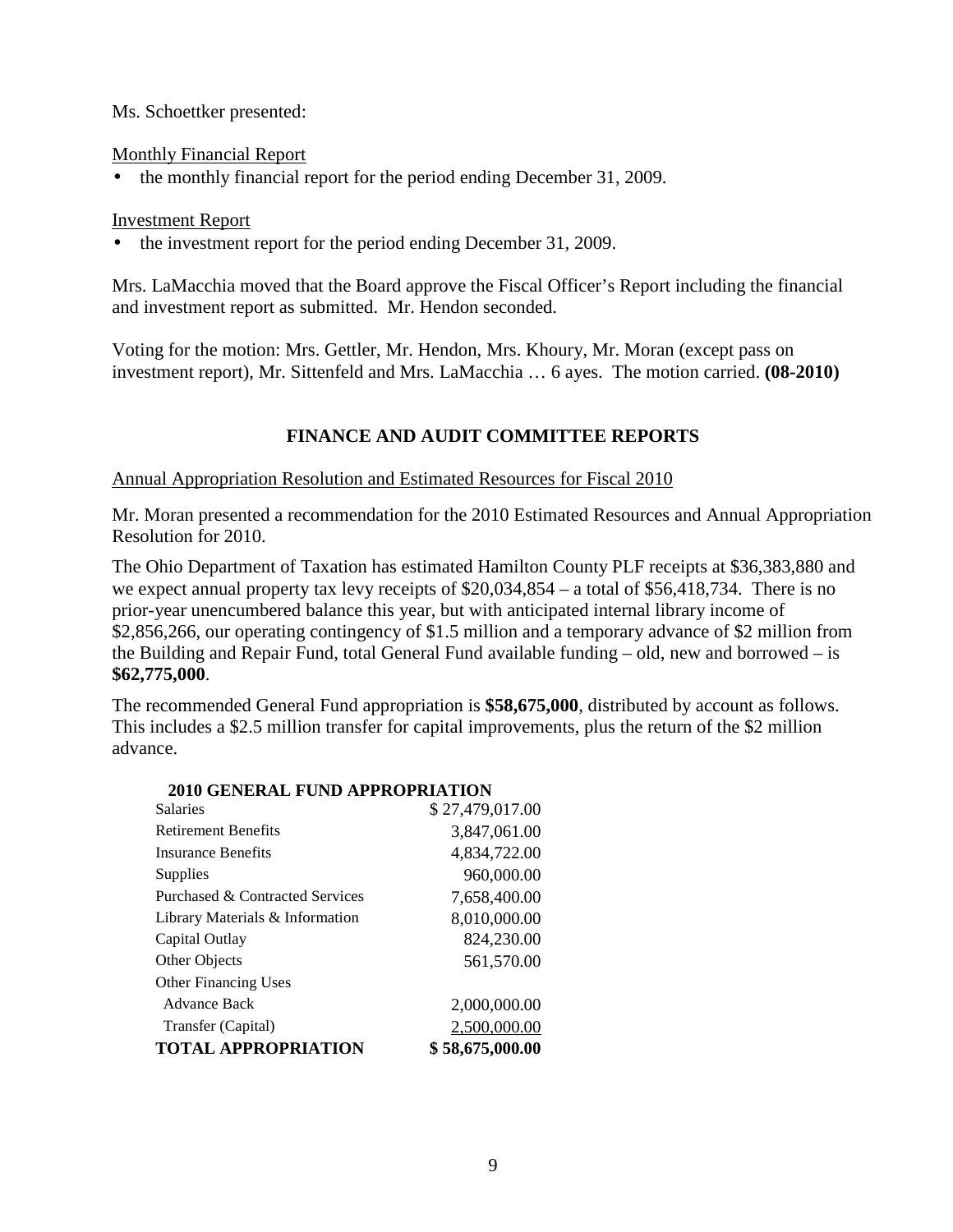Recommended estimated resources and appropriations for special revenue, capital and permanent (trust) funds were presented as follows. Trust fund principals, a total of \$6,712,939, are excluded from permanent fund balances.

| <b>FUND</b>                    | 2009             | 2010             |     | 2010                 |     |
|--------------------------------|------------------|------------------|-----|----------------------|-----|
|                                | <b>AVAILABLE</b> | <b>ESTIMATED</b> |     | <b>APPROPRIATION</b> |     |
|                                | <b>BALANCE</b>   | <b>RESOURCES</b> |     |                      |     |
| General Fund                   | \$1,500,000.00   | \$61,275,000.00  | (1) | \$58,675,000.00      | (2) |
| Building & Repair Capital Fund | 3,066,387.39     | 4,515,000.00     | (3) | 5,581,387.39         | (4) |
| Special Revenue (10 funds)     | 950,325.94       | 370,825.00       |     | 864,973.83           |     |
| Permanent (44 funds)           | 2,032,702.20     | 132,225.00       |     | 408,049.00           |     |
| <b>Total</b>                   | \$7,549,415.53   | \$66,293,050.00  |     | \$65,529,410.22      |     |

(1) Includes \$2 million advance from Building & Repair.

(2) Includes \$2.5 million capital transfer, plus return of \$2 million advance, both to Building & Repair.

(3) Includes \$2.5 million transfer and \$2 million return of advance, both from General Fund.

(4) Includes \$2 million advance to General Fund.

Mr. Moran recommended that the Board adopt a Resolution that to provide for expenditures during the fiscal year ending December 31, 2010, the resources of the Library be appropriated at the fund and object levels outlined below and be submitted to the Hamilton County Budget Commission as the Library's **2010 Annual Appropriation Resolution** and **Certificate of Sources Available for Expenditure**.

|                                      | General<br><b>Fund</b> | <b>LSTA</b> | I-Net     | Anderson<br>Mt Washington | Friedman  | Library<br><b>Materials</b> |
|--------------------------------------|------------------------|-------------|-----------|---------------------------|-----------|-----------------------------|
|                                      | 101                    | 210         | 221       | 701-01                    | 701-10    | 701-12                      |
| Salaries                             | 27,479,017.00          |             |           |                           |           |                             |
| <b>Retirement Benefits</b>           | 3,847,061.00           |             |           |                           |           |                             |
| Insurance Benefits                   | 4,834,722.00           |             |           |                           |           |                             |
| <b>Other Employee Benefits</b>       |                        |             |           |                           |           |                             |
| <b>Purchased/Contracted Services</b> | 7,658,400.00           |             |           | 11,400.00                 | 8,084.00  |                             |
| <b>Supplies</b>                      | 960,000.00             | 8,325.00    |           | 27,500.00                 | 22,821.00 |                             |
| Library Materials & Information      | 8,010,000.00           |             |           | 25,000.00                 |           | 70,500.00                   |
| <b>Other Objects</b>                 | 561,570.00             |             |           |                           |           |                             |
| Capital Outlay                       | 824,230.00             | 24,000.00   | 55,949.16 |                           | 10,000.00 |                             |
| <b>Debt Service</b>                  |                        |             |           |                           |           |                             |
| <b>Other Financing Uses</b>          | 4,500,000.00           |             |           |                           |           |                             |
| Contingency                          |                        |             |           |                           |           |                             |
| <b>Total Appropriation</b>           | 58,675,000.00          | 32,325.00   | 55,949.16 | 63,900.00                 | 40,905.00 | 70,500.00                   |

#### **SPECIAL REVENUE:**

#### **CAPITAL: PERMANENT:**

|                                      | Dater  | Library<br>Programs | Hosbrook | Gifts  | Building &<br>Repair | Anderson |
|--------------------------------------|--------|---------------------|----------|--------|----------------------|----------|
|                                      | 701-44 | 701-52              | 701-71   | 701-99 | 401                  | 801-01   |
| <b>Salaries</b>                      |        |                     |          |        |                      |          |
| <b>Retirement Benefits</b>           |        |                     |          |        |                      |          |
| <b>Insurance Benefits</b>            |        |                     |          |        |                      |          |
| <b>Other Employee Benefits</b>       |        |                     |          |        |                      |          |
| <b>Purchased/Contracted Services</b> |        | 76,000.00           | 3,200.00 |        | 951,058.18           |          |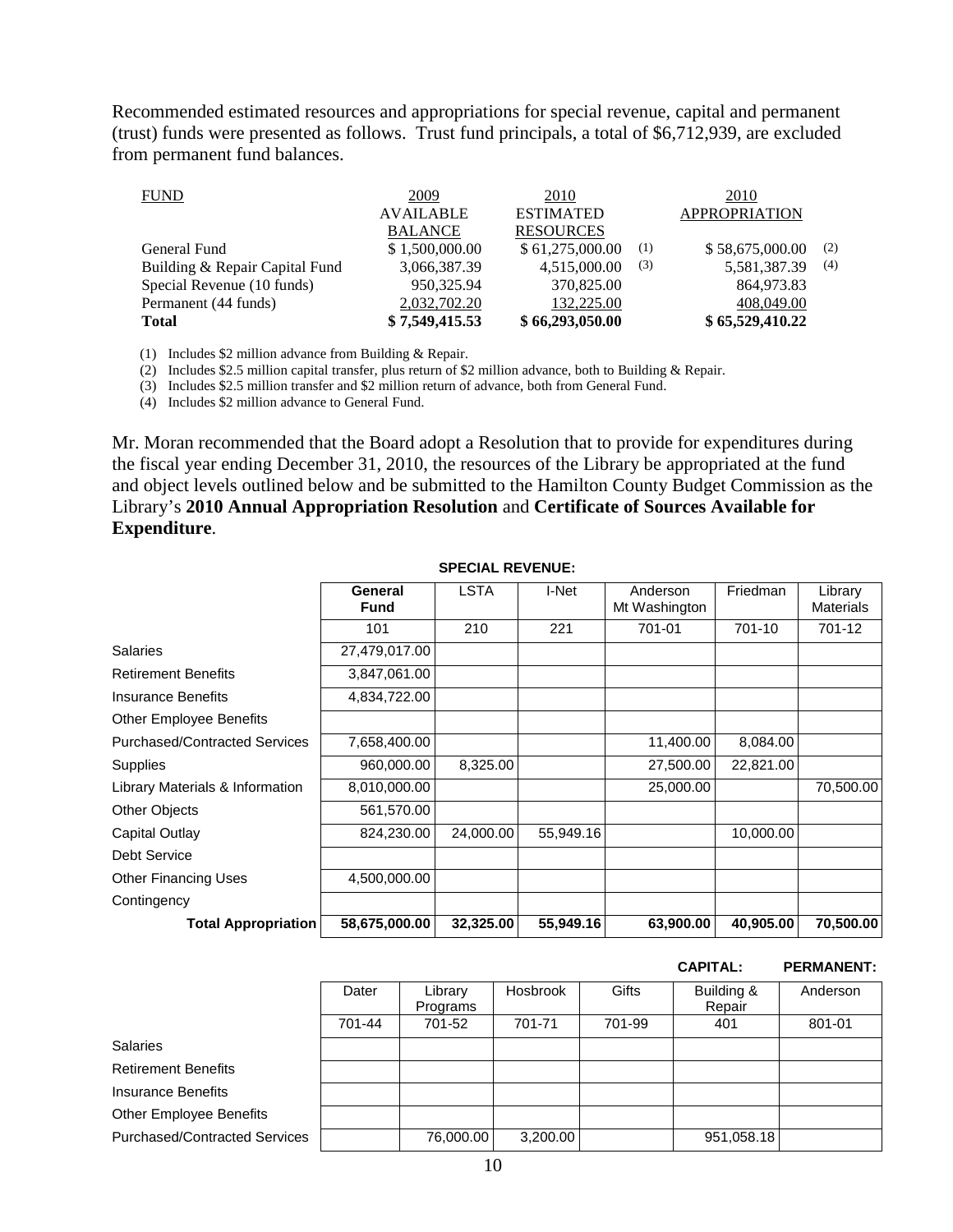|                                 |          |            |           |            | <b>CAPITAL:</b> | <b>PERMANENT:</b> |
|---------------------------------|----------|------------|-----------|------------|-----------------|-------------------|
| Supplies                        |          | 32,900.00  | 15,500.00 | 443,277.00 |                 |                   |
| Library Materials & Information |          |            | 3,000.00  |            |                 |                   |
| Other Objects                   |          |            |           |            |                 |                   |
| <b>Capital Outlay</b>           | 3,317.67 |            | 6,000.00  | 18,200,00  | 2,630,329.21    | 9,000.00          |
| <b>Debt Service</b>             |          |            |           |            |                 |                   |
| <b>Other Financing Uses</b>     |          |            |           |            | 2,000,000.00    |                   |
| Contingency                     |          |            |           |            |                 |                   |
| <b>Total Appropriation</b>      | 3,317.67 | 108,900.00 | 27,700.00 | 461,477.00 | 5,581,387.39    | 9,000.00          |

|                                      | Karline<br><b>Brown</b> | Feld      | Incidental<br>Expense | Glueck   | Goldsmith | Greider  |
|--------------------------------------|-------------------------|-----------|-----------------------|----------|-----------|----------|
|                                      | 801-06                  | 801-12    | 801-14                | 801-16   | 801-17    | 801-18   |
| <b>Salaries</b>                      |                         |           |                       |          |           |          |
| <b>Retirement Benefits</b>           |                         |           |                       |          |           |          |
| <b>Insurance Benefits</b>            |                         |           |                       |          |           |          |
| <b>Other Employee Benefits</b>       | 1,500.00                |           |                       |          |           |          |
| <b>Purchased/Contracted Services</b> |                         |           |                       |          |           |          |
| Supplies                             |                         |           | 25,000.00             |          |           |          |
| Library Materials & Information      |                         | 85,000.00 |                       | 1,000.00 | 1,500.00  | 1,000.00 |
| Other Objects                        |                         |           |                       |          |           |          |
| <b>Capital Outlay</b>                |                         |           |                       |          |           |          |
| <b>Debt Service</b>                  |                         |           |                       |          |           |          |
| <b>Other Financing Uses</b>          |                         |           |                       |          |           |          |
| Contingency                          |                         |           |                       |          |           |          |
| <b>Total Appropriation</b>           | 1,500.00                | 85,000.00 | 25,000.00             | 1,000.00 | 1,500.00  | 1,000.00 |

|                                      | Abell    | Hadley    | Hatfield | Heisel<br>Dunlap | Huenefeld | lacobucci |
|--------------------------------------|----------|-----------|----------|------------------|-----------|-----------|
|                                      | 801-19   | 801-20    | 801-21   | 801-24           | 801-25    | 801-26    |
| <b>Salaries</b>                      |          |           |          |                  |           |           |
| <b>Retirement Benefits</b>           |          |           |          |                  |           |           |
| <b>Insurance Benefits</b>            |          |           |          |                  |           |           |
| <b>Other Employee Benefits</b>       |          | 10,000.00 |          | 14,000.00        |           |           |
| <b>Purchased/Contracted Services</b> |          |           |          |                  |           |           |
| Supplies                             |          |           |          |                  |           |           |
| Library Materials & Information      | 1,400.00 |           | 1,500.00 |                  | 3,700.00  | 1,000.00  |
| Other Objects                        |          |           |          |                  |           |           |
| <b>Capital Outlay</b>                |          |           |          |                  |           |           |
| <b>Debt Service</b>                  |          |           |          |                  |           |           |
| <b>Other Financing Uses</b>          |          |           |          |                  |           |           |
| Contingency                          |          |           |          |                  |           |           |
| <b>Total Appropriation</b>           | 1,400.00 | 10,000.00 | 1,500.00 | 14,000.00        | 3,700.00  | 1,000.00  |

| Kahn   | Kersten | ∟enke  | Nolan  | Plaut  | Rhein  |
|--------|---------|--------|--------|--------|--------|
| 801-28 | 801-30  | 801-33 | 801-45 | 801-51 | 801-55 |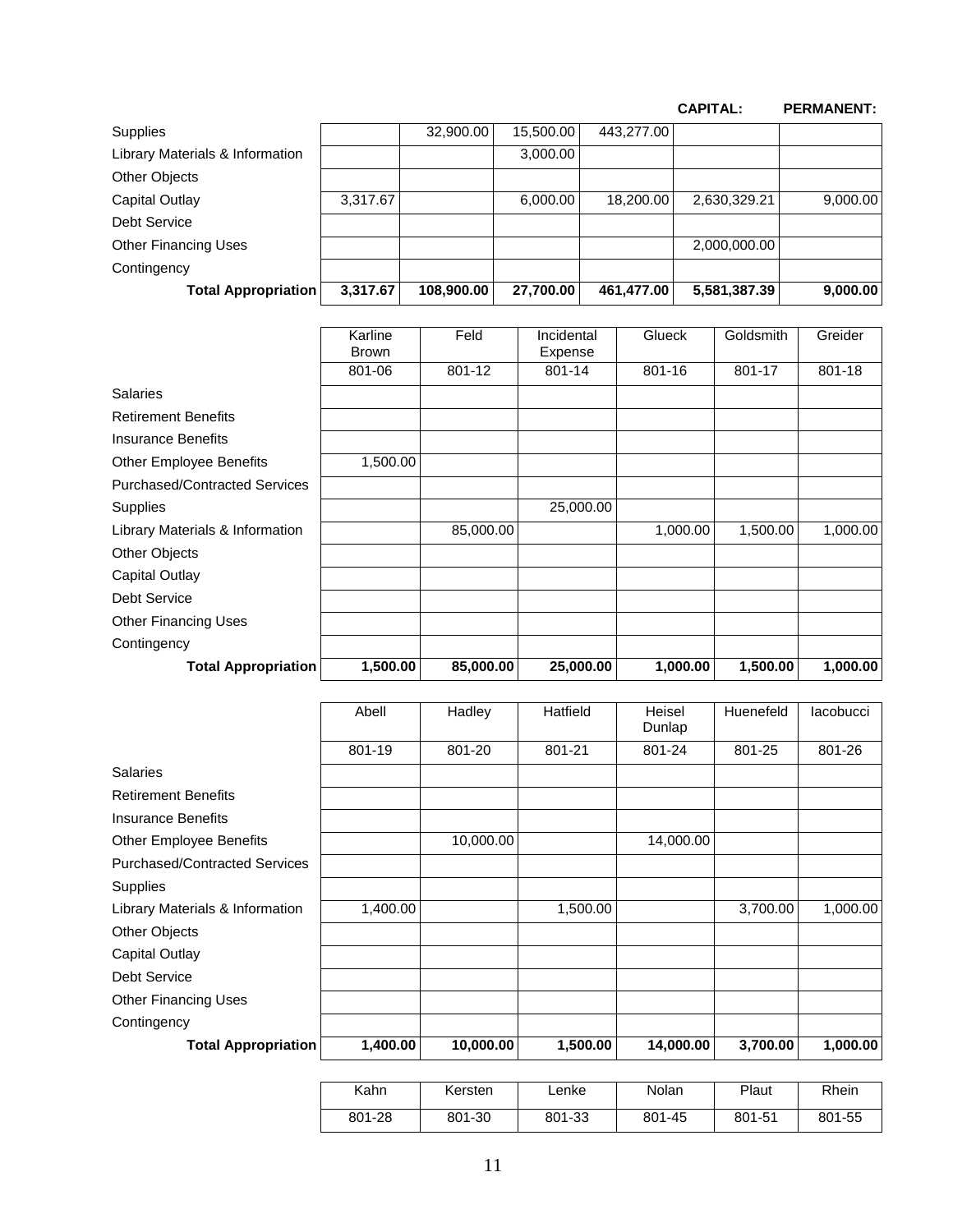|                                      | Kahn     | Kersten    | Lenke    | Nolan     | Plaut    | Rhein  |
|--------------------------------------|----------|------------|----------|-----------|----------|--------|
| <b>Salaries</b>                      |          |            |          |           |          |        |
| <b>Retirement Benefits</b>           |          |            |          |           |          |        |
| <b>Insurance Benefits</b>            |          |            |          |           |          |        |
| <b>Other Employee Benefits</b>       |          |            |          |           |          |        |
| <b>Purchased/Contracted Services</b> |          | 45,000.00  |          | 12,000.00 |          | 500.00 |
| Supplies                             |          | 98,250.00  |          |           |          |        |
| Library Materials & Information      | 1,000.00 |            | 1,000.00 |           | 1,500.00 |        |
| Other Objects                        |          |            |          |           |          |        |
| Capital Outlay                       |          |            |          |           |          |        |
| <b>Debt Service</b>                  |          |            |          |           |          |        |
| <b>Other Financing Uses</b>          |          |            |          |           |          |        |
| Contingency                          |          |            |          |           |          |        |
| <b>Total Appropriation</b>           | 1,000.00 | 143,250.00 | 1,000.00 | 12,000.00 | 1,500.00 | 500.00 |

|                                      | Sackett   | Dwyer     | Stern, Ruth | Stern, Martha | T&R      | Howard    |
|--------------------------------------|-----------|-----------|-------------|---------------|----------|-----------|
|                                      |           |           |             |               |          |           |
|                                      | 801-60    | 801-63    | 801-64      | 801-65        | 801-72   | 801-75    |
| <b>Salaries</b>                      |           |           |             |               |          |           |
| <b>Retirement Benefits</b>           |           |           |             |               |          |           |
| <b>Insurance Benefits</b>            |           |           |             |               |          |           |
| <b>Other Employee Benefits</b>       |           |           |             |               |          |           |
| <b>Purchased/Contracted Services</b> |           |           | 1,099.00    |               |          |           |
| Supplies                             |           | 4,000.00  |             |               |          |           |
| Library Materials & Information      | 16,000.00 | 8,000.00  |             | 1,000.00      | 2,100.00 | 60,000.00 |
| <b>Other Objects</b>                 |           |           |             |               |          |           |
| Capital Outlay                       |           |           |             |               |          |           |
| Debt Service                         |           |           |             |               |          |           |
| <b>Other Financing Uses</b>          |           |           |             |               |          |           |
| Contingency                          |           |           |             |               |          |           |
| Total Appropriation                  | 16,000.00 | 12,000.00 | 1,099.00    | 1,000.00      | 2,100.00 | 60,000.00 |

|                                 | Dehner   |
|---------------------------------|----------|
|                                 | 801-84   |
| Salaries                        |          |
| <b>Retirement Benefits</b>      |          |
| Insurance Benefits              |          |
| Other Employee Benefits         | 1,000.00 |
| Purchased/Contracted Services   |          |
| Supplies                        |          |
| Library Materials & Information |          |
| <b>Other Objects</b>            |          |
| Capital Outlay                  |          |
| Debt Service                    |          |
| <b>Other Financing Uses</b>     |          |
| Contingency                     |          |
| <b>Total Appropriation</b>      | 1.000.00 |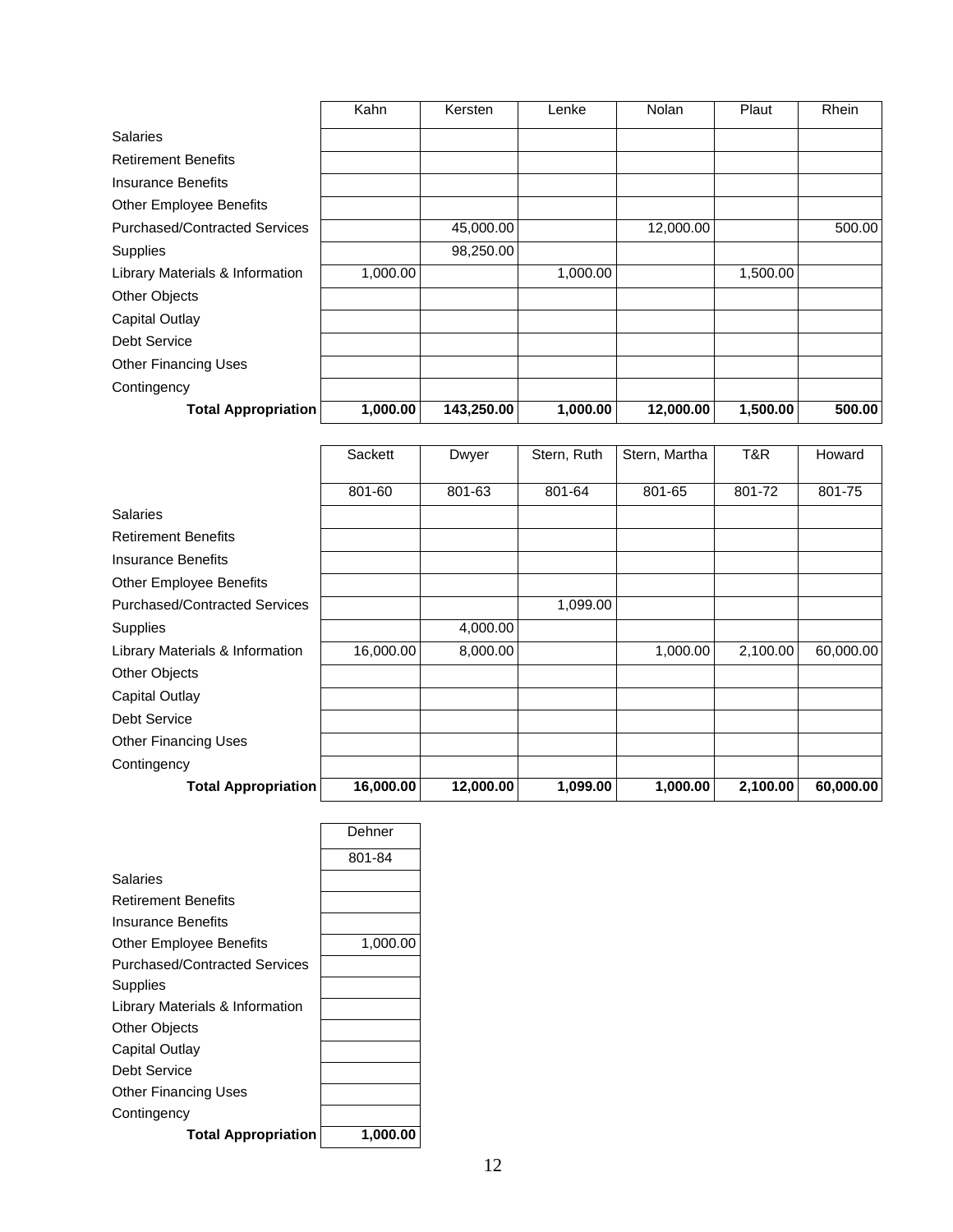Mr. Sittenfeld moved that these recommendations be approved as submitted. Mr. Hendon seconded.

Voting for the motion: Mrs. Gettler, Mr. Hendon, Mrs. Khoury, Mr. Moran, Mr. Sittenfeld and Mrs. LaMacchia … 6 ayes. The motion carried. **(09-2010)**

Mr. Moran recommended that:

2009 Annual Appropriation Revisions

1. appropriation revisions needed to close out the 2009 General Fund be confirmed as follows:

| Fund                           | Revision     |
|--------------------------------|--------------|
| <b>General Fund</b>            |              |
| <b>Salaries</b>                | \$57,228.40  |
| <b>Other Employee Benefits</b> | 150.29       |
| Supplies                       | (57, 378.69) |
| Net Change                     |              |

## Revision of Principal Amounts

2. the following permanent (trust) fund principal amounts be revised effective January 1, 2010, based on additional donations received in 2009.

| Fund                    | 2009 Principal | 2009 Donations | Proposed 2010    |
|-------------------------|----------------|----------------|------------------|
|                         |                |                | <b>Principal</b> |
| Abell                   | 57,957.00      | 2,418.70       | 60,376.00        |
| Martin Luther King, Jr. | 14,120.00      | 1,000.00       | 15,120.00        |
| Schild/SCORE            | 4,236.00       | 250.00         | 4,486.00         |

Inter-Fund Advances and Transfers

3. an **advance** of up to \$2 million from the Building & Repair Fund to the General Fund be authorized, as needed, to supplement routine operating expenses. Upon the receipt of sufficient new levy funding, any amount advanced will be returned this year to the capital fund.

| Amount         | <b>Advance From</b>    | <b>Advance To</b>      |
|----------------|------------------------|------------------------|
| \$2,000,000.00 | Building & Repair Fund | General Fund           |
| \$2,000,000.00 | General Fund           | Building & Repair Fund |

4. the following **transfer** of funds be authorized to restart the 2009 Ongoing Maintenance program (postponed last year due to funding shortfall) and to begin funding a 2010/11 Ongoing Maintenance program.

| Amount         | <b>Transfer From</b> | <b>Transfer To</b>     |
|----------------|----------------------|------------------------|
| \$2,500,000.00 | General Fund         | Building & Repair Fund |

Mr. Moran moved that these recommendations be approved as submitted. Mrs. LaMacchia seconded.

Voting for the motion: Mrs. Gettler, Mr. Hendon, Mrs. Khoury, Mr. Moran, Mr. Sittenfeld and Mrs. LaMacchia … 6 ayes. The motion carried. **(10-2010)**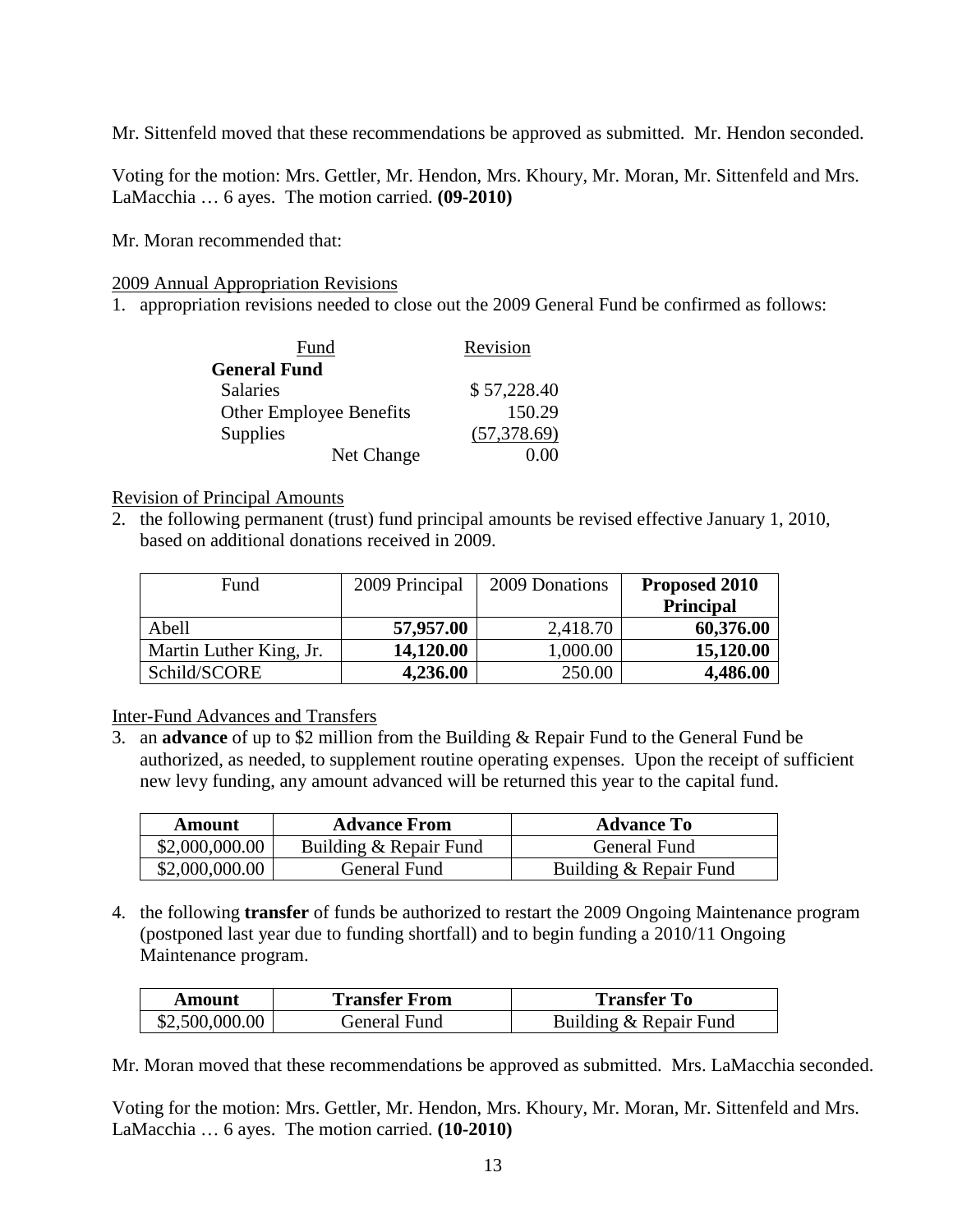## Public Official Bonds

Mr. Moran recommended that new public official bonds be executed in the name of Patricia Schoettker, Fiscal Officer, and Molly DeFosse, Fiscal Services Manager/Deputy Fiscal Officer, each in the amount of \$500,000, for terms commencing January 31, 2010 and ending January 31, 2011, in accordance with ORC 3375.32.

Mr. Moran moved that the bonds be executed as recommended. Mrs. LaMacchia seconded.

Voting for the motion: Mrs. Gettler, Mr. Hendon, Mrs. Khoury, Mr. Moran, Mr. Sittenfeld and Mrs. LaMacchia … 6 ayes. The motion carried. **(11-2010)**

#### Resolution/Authorization for Bank Accounts

Mr. Moran asked Ms. Schoettker to present her report regarding the annual change of officers of the Board and the annual appointment of a Fiscal Officer, which requires annual notification to our banking service providers. In addition, they require a resolution of the Board assigning the authority for financial transactions. She requested that the Board adopt the following resolution to this purpose.

#### RESOLUTION/AUTHORIZATION LIBRARY OFFICERS

I, the undersigned, Secretary of the Board of Trustees of the Public Library of Cincinnati and Hamilton County, do hereby certify that at the Annual Meeting of the Board of Trustees of the Public Library of Cincinnati and Hamilton County, duly called and held at the Main Library, 800 Vine Street, on the 12<sup>th</sup> day of January, 2010, at which a quorum was present:

1. officers were duly elected for the ensuing year or until their successors are chosen and qualified:

| Name                | Title                 |
|---------------------|-----------------------|
| Tara L. Khoury      | President             |
| William J. Moran    | Vice President        |
| Robert G. Hendon    | Secretary             |
| Patricia Schoettker | <b>Fiscal Officer</b> |

2. a Deputy Fiscal Officer was appointed for the ensuing year:

| <b>Molly DeFosse</b> | Deputy Fiscal |
|----------------------|---------------|
|                      | Officer       |

3. the following authorizations were established:

Withdrawals and Transfers. Any funds deposited to the credit of any account of the Public Library of Cincinnati and Hamilton County may be withdrawn by check or other order for the payment of money, signed by the President and Fiscal Officer.

Any funds deposited to the credit of the Public Library of Cincinnati and Hamilton County may be transferred by wire transfer or ACH transaction to another Library account or investment instrument, as authorized either in writing, by telephone or computer by the Fiscal Officer or Deputy Fiscal Officer.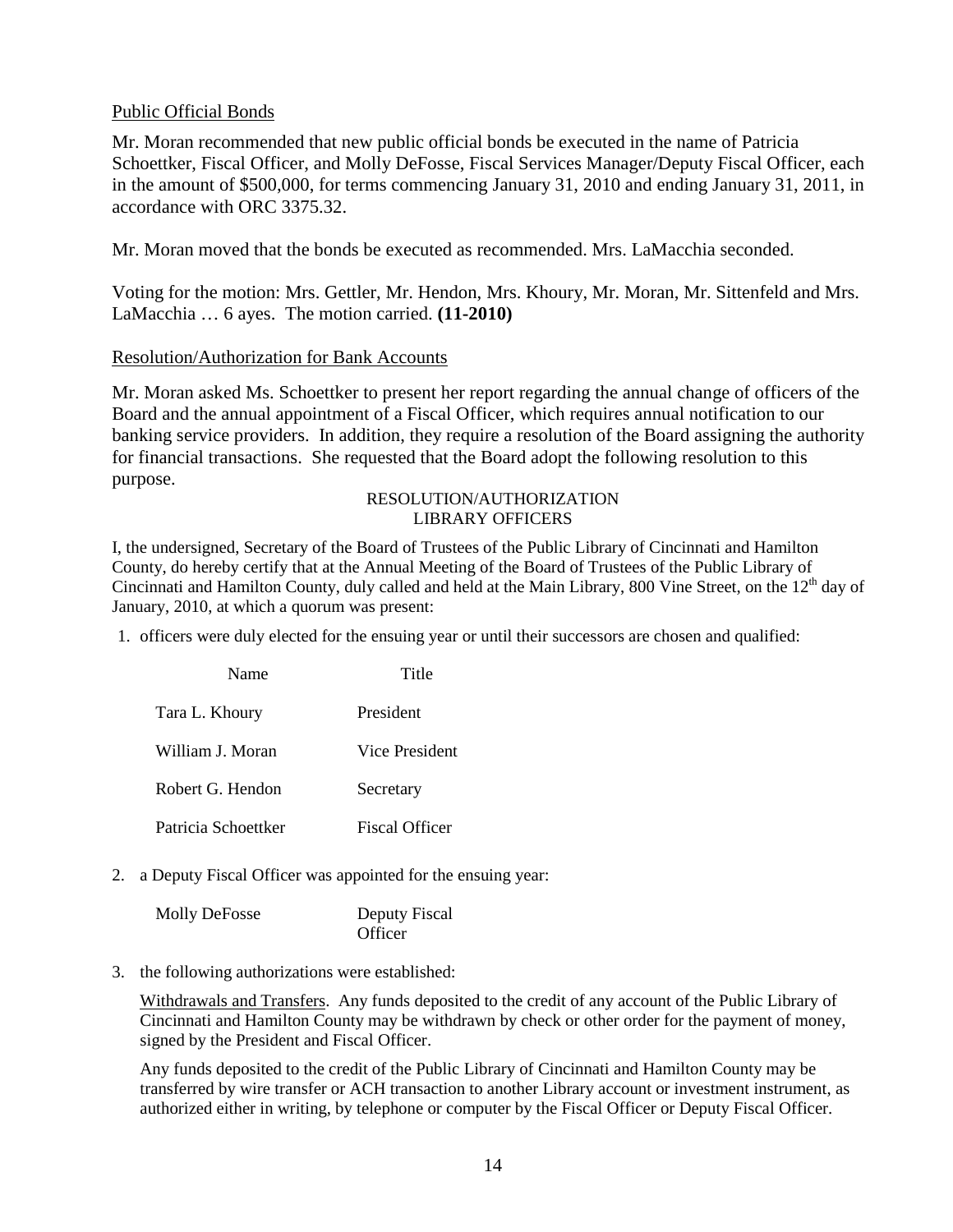Products and Services. The Fiscal Officer and the President or Vice President jointly are authorized to enter into contracts and agreements, written or verbal, for any products or services offered by an authorized public depository, including but not limited to cash management services and computer/internet based products and services.

Sale of Stock. The Executive Director or Fiscal Officer are authorized to sell stock donations. The authority herein given is to remain irrevocable so far as the public depository is concerned until it is notified in writing of a new resolution modifying or revoking such authority.

Executed this  $12<sup>th</sup>$  day of January, 2010.

 Robert G. Hendon Secretary of the Board of Trustees Public Library of Cincinnati & Hamilton County

Mr. Moran moved that the resolution/authorization for bank accounts be approved as submitted. Mrs. Gettler seconded.

Voting for the motion: Mrs. Gettler, Mr. Hendon, Mrs. Khoury, Mr. Moran, Mr. Sittenfeld and Mrs. LaMacchia … 6 ayes. The motion carried. **(12-2010)**

# Resolution/Authorization for Tax Levy Advances

Mr. Moran reported that the first settlement of annual property tax receipts generally is not complete until May, but the Hamilton County Auditor will make advance payment of the taxes collected and held in the county treasury. However, an advance will only be processed when the organization's governing body has passed an initial blanket resolution and the authorized official formally requests each advance in writing. He recommended that the Board adopt the following resolution to this purpose:

> Resolution Requesting the County Auditor to Make Advance Payments of Taxes *Pursuant to Ohio Revised Code § 321.34*

*Whereas*, the Ohio Revised Code allows for requests for advance payments from the County Auditor funds derived from taxes or other sources to the County Treasurer, which may be held on account of a local subdivision;

*Therefore*, be it resolved by the Board of Trustees of the Public Library of Cincinnati and Hamilton County, Ohio:

*Section 1*. That the Auditor and the Treasurer of Hamilton County in accordance with Ohio Revised Code § 321.34, be requested to draw and pay to the Public Library of Cincinnati and Hamilton County upon the written request of Patricia Schoettker, Fiscal Officer, to the County Auditor, funds due in any settlement of 2010 derived from taxes or other sources, payable to the County Treasurer to the account of the Public Library of Cincinnati and Hamilton County, and lawfully applicable for purposes of the current fiscal year (January – December 2010).

*Section 2*. That the Fiscal Officer of the Public Library of Cincinnati and Hamilton County shall forward to the County Auditor a certified copy of this Resolution.

Mr. Moran moved that the resolution/authorization for tax levy advances be approved as submitted. Mr. Hendon seconded.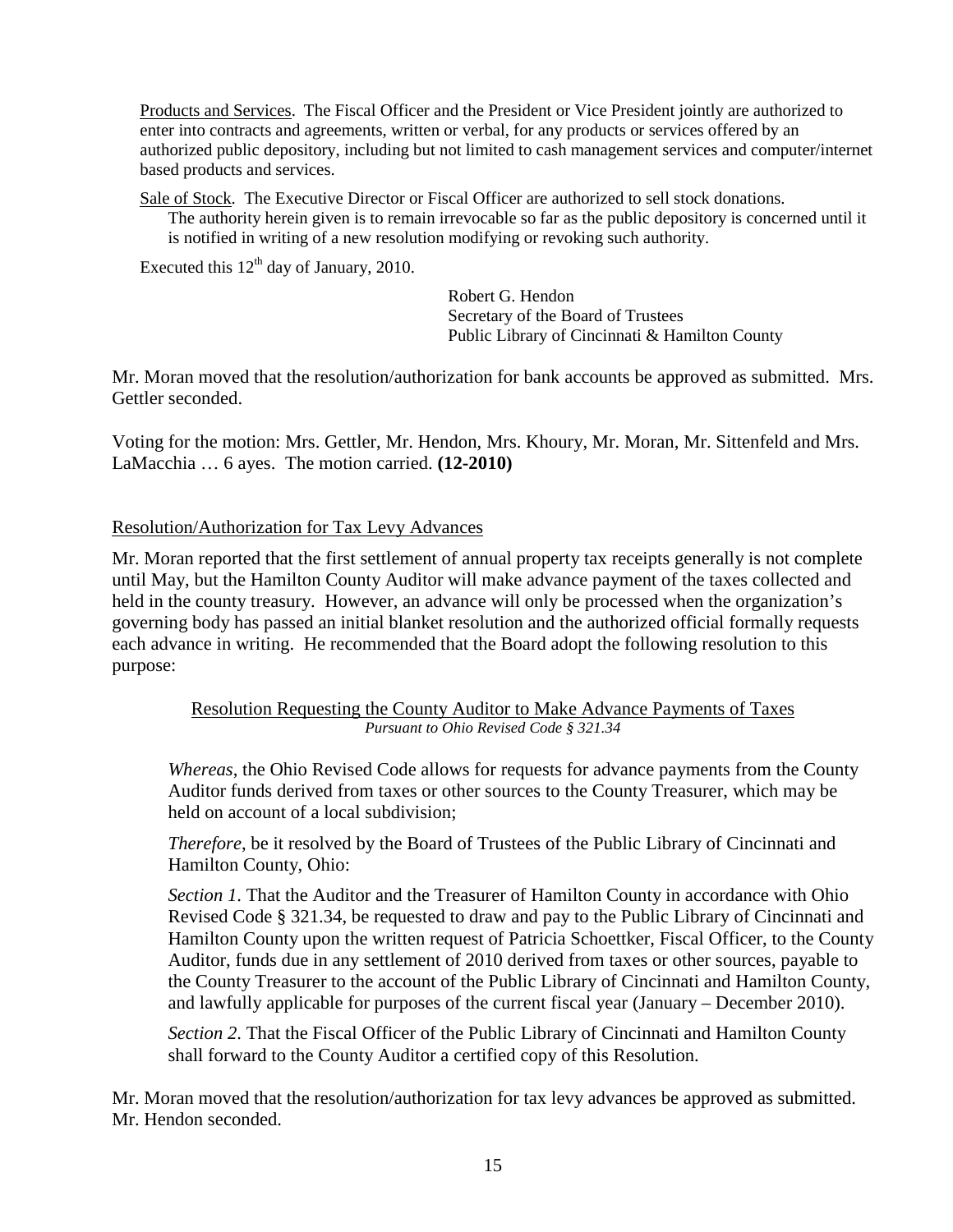Voting for the motion: Mrs. Gettler, Mr. Hendon, Mrs. Khoury, Mr. Moran, Mr. Sittenfeld and Mrs. LaMacchia … 6 ayes. The motion carried. **(13-2010)**

# **FACILITIES COMMITTEE REPORT**

Mr. Hendon reported that the Facilities Committee met on January 12, 2010. Committee chair Robert Hendon, Bill Moran, Kim Fender and Ray Hils were in attendance, as were Diane Roketenetz, Neil Gardner and Bev Baker from the Pleasant Ridge Community Council Library Committee. Mr. Hendon presented Committee recommendations that the Board:

Pleasant Ridge Branch ADA Upgrades

- 1. approve the design as submitted.
- 2. move forward with the Construction Documents Phase of the project.
- 3. provide a letter of intent regarding the project for the Pleasant Ridge Community Council Library Committee.
- 4. request from the architect a color rendering of the addition.

Mr. Sittenfeld expressed his concern about making a commitment to the Pleasant Ridge community without knowing the Board's capital priorities. He questioned the appropriateness of being an advocate for the community for this project.

Mr. Moran responded that the project has been designated a top priority by the Board but lack of funding prevents the Library from moving forward beyond the Construction Documents Phase. He advised Mr. Sittenfeld that it would be appropriate for him to assist the Pleasant Ridge Community Council Library Committee in raising money for the project.

#### Branch Leases

1. authorize negotiation of lease extensions for the Clifton and Mt. Healthy Branches.

Mr. Hendon moved that the Board approve the recommendations of the Facilities Committee. Mr. Moran seconded.

Voting for the motion: Mrs. Gettler, Mr. Hendon, Mrs. Khoury, Mr. Moran, Mr. Sittenfeld and Mrs. LaMacchia … 6 ayes. The motion carried. **(14-2010)** 

## **DEVELOPMENT COMMITTEE REPORT**

Mrs. Gettler reported that:

Friends of the Public Library

- the Winter Warehouse Sale will be open to the public from January 15-18. A Members Preview Sale will be held on January 14.
- book sales are scheduled at the following locations in 2010: February 12-13, Sharonville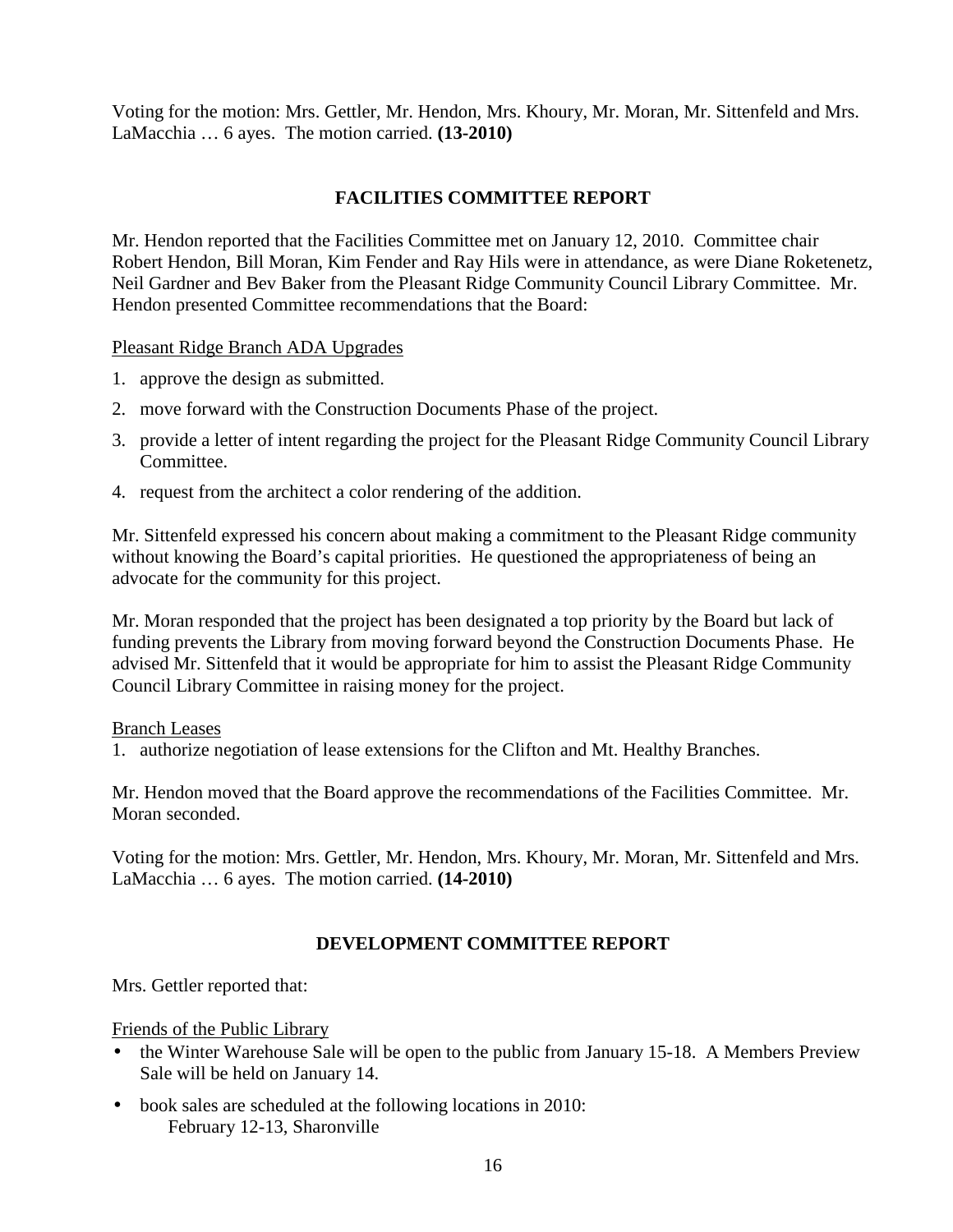March 12-13, Green Township April 16-17, Pleasant Ridge June 6-11, Main Library August 12-15, Friends Warehouse September 17-18, Mariemont October 15-16, Clifton Cultural Arts Center November 12-13, Blue Ash

• the next Friends board meeting will be January 22.

Library Foundation

- although over \$64,000 was raised as of December 31, 2009 for the Foundation's General Fund and Library programs through personal solicitations, the Library Foundation is moving its Annual Fund Drive into the first half of 2010.
- the Foundation's next meeting on will be January 21.

Anderson Township Library Association

• at the Anderson Township Library Association member's meeting on December 9, the following Trustees were re-elected to three year terms: Jackie Wiest, Nancy Holterhoff, Carol Roberto, Barb DiPuccio, Lindsay Danahy and Mary Sue Kamphaus. The board announced a \$30,000 donation to the Library from book sale profits – 55 % to support the Anderson Branch and 45% to the Mt. Washington Branch.

The report was received and filed.

# **COMMUNITY AND PUBLIC RELATIONS COMMITTEE REPORT**

Mr. Sittenfeld presented a report on promotion and planning, notable media coverage, press releases and community outreach. The report was received and filed.

Mr. Sittenfeld asked if, upon the death of a former Board member, any formal action is taken, such as a Resolution. Ms. Fender told him that a formal Resolution was passed at the time of Mr. Stern's retirement and a memorial was put on the Library website at the time of his death. Mrs. Khoury replied that each Board member communicates personally with the family, rather than through any official Library communication.

# **LEGISLATIVE AFFAIRS AND LAW COMMITTEE REPORT**

## HOUSE BILL 318

Mrs. Gettler reported that House Bill 318, legislation introduced to close the \$800 million State of Ohio budget shortfall, included a postponement of the final phase of the State Personal Income Tax Reduction. Governor Strickland signed HB 318 into law on December 22, 2009.

As a result of this postponement of the tax cut, the Ohio Department of Taxation projects that the Public Library Fund, which receives 1.97% of all General Revenue Fund taxes, will receive